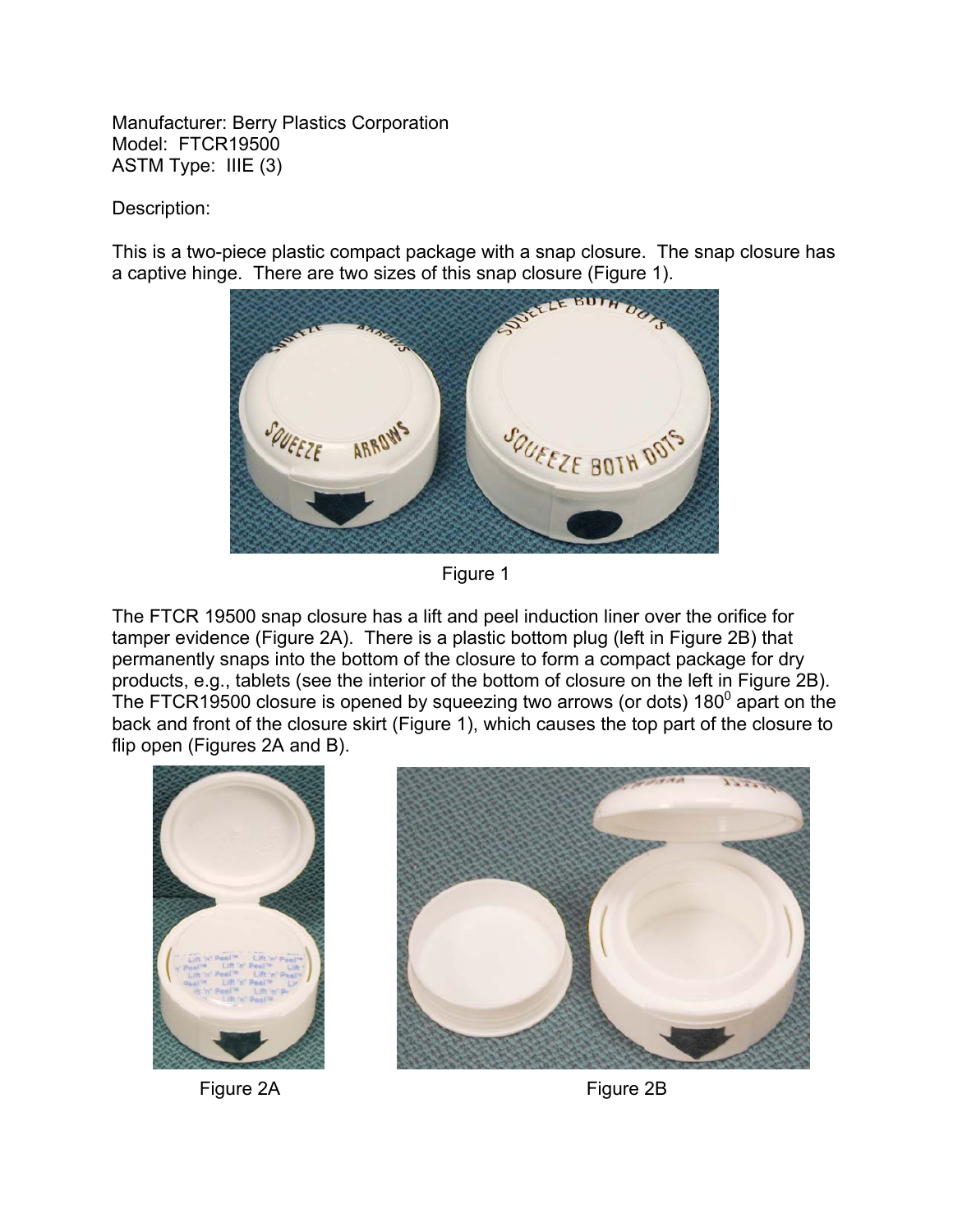In the closed position the top part of the closure has a small tab (upper aqua arrow in Figure 3) that locks into a lip above the arrow on the bottom part of the closure at the front (see aqua arrow on the bottom part of the closure in Figure 3).





The manufacturer's instructions on one package are (Figure 4):

SQUEEZE ARROWS

SQUEEZE ARROWS